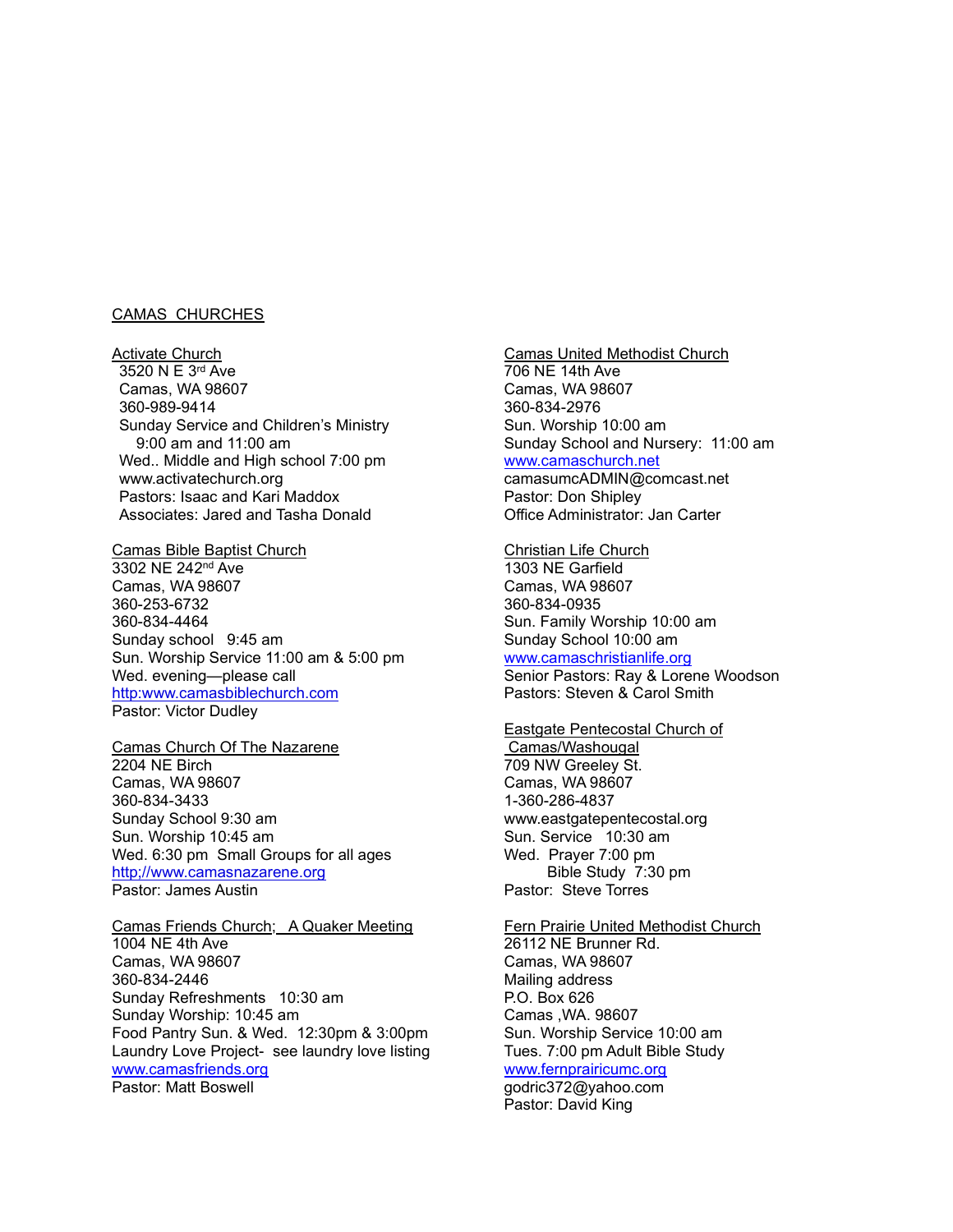First Christian Church 404 NE 6th Ave. Camas, WA 98607 Mailing Address 71 Labarr Rd. Washougal, WA 98671 360-837-1101 Sun. Worship Service 11:00 am & 6:00 pm Wed. Adult Bible study and Youth Group 7:00 pm Email firstchristiancamas@gmail.com Pastor: Mark Maguire

Grace Foursquare Church 717 SE Everett Rd. Camas, WA 98607 360-834-6336 Sun. Worship 9:00 am, & 11:00 am Wed. G 2 Grace HS/MS 7:00 pm Check for studies & events http://www.gracechurch360.org Lead Pastor: Dave McCabe

Harvest Community Church 2436 NW Astor St. WA 98607 360-834-4081 Sun. Worship Service Sun. 10:00 am Wed. Youth Group 7:00 pm http://www.harvestcc.info Lead Pastor: Greg Goostree Associate Pastor: Dr. Gary Smith Youth Pastor: Matt Eldredge Children's Ministry: Patty Smith

Journey Community Church Corner of  $4<sup>th</sup>$  & Birch 304 NE 4th. Ave Camas, WA 98607 360-834-0700 Sun. Worship Service 9:00 am & 10:45 am Wed. Senior/Junior High 7:00 pm http://www.journeycc.org Lead Pastor: Adrian Bucur Youth Pastor: Jason Webster Administrator: Ellen Scott Childrens Ministry: Kim Olson

Lacamas Creek Church 2025 NE Goodwin Rd. Camas, WA 98607 Carl: 360-834-6400 Sun. Worship Service 10:00 am Tues. Small groups 7:00 pm Wed. Youth 7:00 pm Pastor: Carl Culley

CAMP LACAMAS Kalani: 360-834-3262 lacamasonline.com

Contact Kalani for bookings at the Camp Lacamas Camp Grounds for camp's, retreats & over nighter's or go online

Lacamas Heights Baptist Church 4727 NE Everett Dr. Camas, WA 98607 360-834-2902 Sunday School 10:30 am Fellowship time 10:30 am Sun. Worship Service 11:00 am Sun. Bible study & Prayer time 7:00 pm www.lacamasheights@gmail.com Pastor: Tim Yater

LDS CHURCH 3017 NW 18th Ave Camas, WA 98607 360-834-7072

NorthLake Church ( Assembly Of God) 500 SE Everett Rd. Camas, WA 98607 360-834-2291 Sun. Celebration Service 10:30 am Wed. Life Groups 7:00 pm http:www.NLCcamas.org Lead Pastor: Jeff Miles Assistant to Pastor: Jamie Turner Children's Pastor: Mary Roberson Youth Leader: Makenna Pasa

Northwest Gospel Church 1420 NE 3rd Ave Camas, WA 98607 360-892-7100 Sun. Worship Service 10:30 am Sunday School 9:30 am Pastor: Ben Potless Men's Ministry: Darryl Elledge nwgospel.com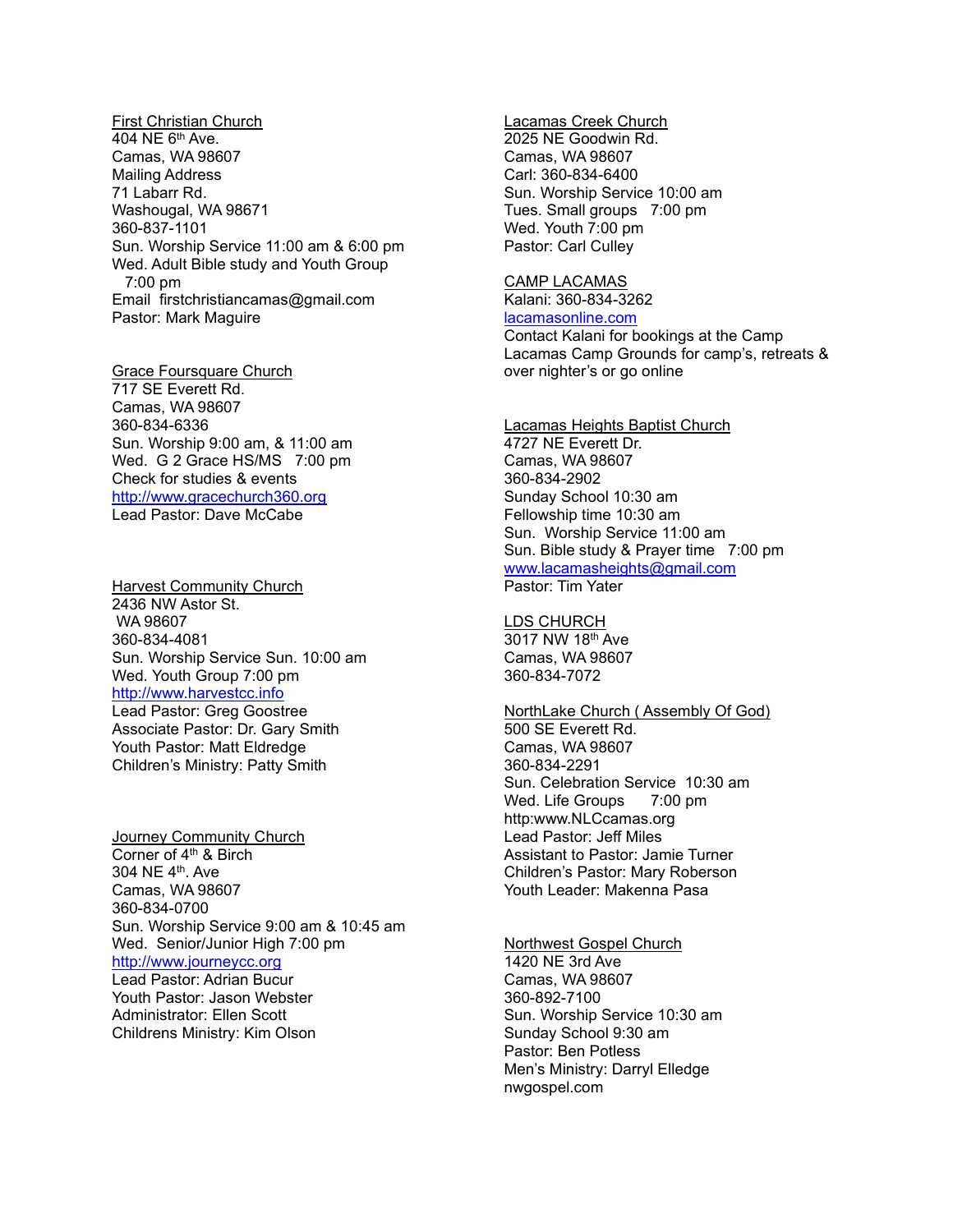Radiant Church 2717 NE 3rd Ave Camas, WA 98607 360-834-7522 Sat. Worship Service 6:00 am Sun. Worship Service 10:00 am, 8:30 am & 11:35 am Wed. Youth 7:00 pm [http://www.radiantofcamas.org](http://www.radiantofcamas.org/) Pastor: Jeremy Carmichael Associate: Ryan Bates

St Johns Presbyterian Church 1206 NE Birch Camas, WA 98607 360-834-3281 Sunday Worship 10:30 am Coffee Fellowship: 11:30 am [stjohns@sjpc-camas.org](mailto:stjohns@sjpc-camas.org) www.sjpc-camas.org Pastor: Charlotte Mace Camas/Washougal Co-op Preschool

St Thomas Aquinas Catholic Church 324 NE Oak St. Camas, WA 98607 360-834-2126 Masses: Sat. 8:30 am & 5:00 pm Sun. 8:30 am & 11:00 am Tues. 6:00 pm Wed.,Thurs & Fri.. 8:30 am Faith Formation Sun. 9:45 am www.stthomascamas.org office@stthomascamas.org Priest Administer: Fr. Raja Assistance: St. Vincent DePaul ex 251

Zion Lutheran Church 824 NE 4th Ave Camas, WA 98607 360-834-4201 Sun. Worship Service 9:00 am and 11:15 am Sunday school 10:10 am http://www.zionluthcamas.org Aassociate Pastor: Susan Dollinger

### WASHOUGAL CHURCHES

Bethel Community Church 14th and B St Washougal, WA 98671 P.O. Box 388 Washougal, WA. 98671 360-835-8714 Sun. Services: 9:00 am and 10:45 am Children's Church during service Sun. Youth Group 2:00 pm Various Small Group Studies Little Lamb Preschool www.bethelcommunitychurch.org Pastor: Rich Blum

Family Pastor: Nathan Coleston

Gateway Community Church 1235 E St Washougal, WA 98671 360-835-2153 Worship Services Sun. 9:00 am, 11:00 am and 5:00 pm Summer Schedule Sun. 9:00 am and 11:00 am Kids Church during each worship service Tues. Club W:  $6:30$  pm K to  $5<sup>th</sup>$  grade Middle school Sun. 6:30 pm Wed. 7:00 pm Hi School Sun. 7:00 pm Wed. 7:00 pm CCL (College, Career & Limbo) Meet's in homes Many Grow Groups meet in Homes or at Church\* gc@gatewayweb.org [www.gatewayweb.org](http://www.gatewayweb.org/) Lead Pastor: Bob Barnes Associate Pastor: Gary Rowe Connections Pastor: Ken Warren Student Ministries: Mathias Califf Children's Pastor: Lee Campen Worship Pastor: Scott Pousche Financial Peace University Class\* \*Call for date and time\*

LDS CHURCH 3920 Q Street Washougal, WA 98671 360-835-3994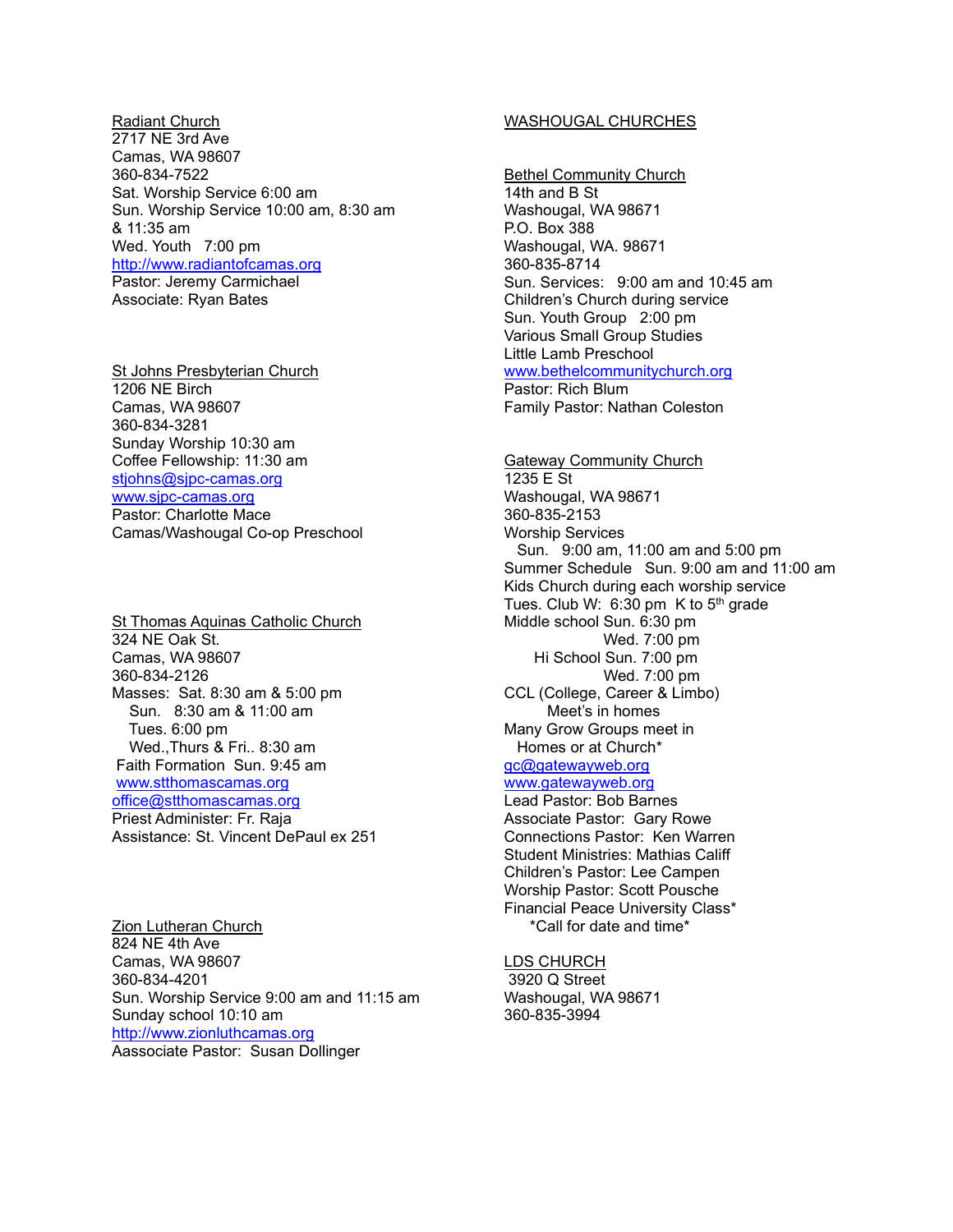New Horizon Church 2349 Main St. Washougal, WA. 98671 Mailing address 23609 NE Weakley Camas, WA 98607 360-834-9368 Sat, Prayer Meeting 7:00 pm Sun. Prayer Meeting 10:30 am Sun. Worship Service 11:00 am Wed. Youth & Adult 7:00 pm http://www.newhorizon-church.org Pastor: Frank G Smith Youth Pastor: Tom Marshall Senior Adult Pastor: James Cabales Children's Pastor: Shirley Smith

Love At The Cross Ministries 463 North Shepard Road Washougal, WA 98671 425-495-7895 Sun. Worship Service 10:30 am Fellowship lunch after Sun. service [www.loveatthecrossministries.org](http://www.loveatthecrossministries.org/) Pastor: Annette Nettles

Riverside Seventh Day Adventist Church 463 N Shepherd Rd Washougal, WA 98671 Mailing address P.O. Box 367 Washougal, WA. 98671 360-835-3114 Sat. Worship Service 10:40 am Mon. Riverside Chinook Pathfinders: 6:00 pm Ages 10-20 Tues. evening 4:00 pm free community supper riversidechurchsecretary@gmail.com Riverside Adventist Christian School Pre K through 8th grade E mail: riversidesch@gmail.com School number 360-835-5600 Pastor: Merril Caviness

Salmon Falls Chapel 11342 Washougal River Rd. Washougal, WA 98671 Mailing address P.O. Box 713 Washougal, WA. 98671 360-837-3339 Sun. Worship Service 10:00 am Sunday School 10:30 am Wed. Youth & Adult 7:00 pm E mail ; [calviornia37@gmail.com](mailto:calviornia37@gmail.com) salmonfallschapel.com Pastor: Calvin Sanders

Salmon Falls Retreat Center 11341 Washougal River Road Pastor: Ed Staton 360-837-3259 360-608-3074

St Anne's Episcopal Church 2350 Main Street Washougal, WA 98671 Mailing address PO Box 62 Washougal, WA 98671 360-835-5301 Sun. Worship Service 11:00 am Godly Play Children's Ministry http://www.stannes@pacifier.com Pastor: Kathleen Patton

Office Administer: Diane Diloveto

St Matthew Lutheran Church 716 Washougal River Rd. Washougal, WA 98671 360-835-5533 Sun. Worship Service 10:30 am Youth Ministry stmatthewIcms@comcast.net Pastor: Robert Barber

### The Salvation Army 1612 I St Washougal, WA 98671 Mailing address P.O. Box 118 Washougal, WA 98671 360-835-3171 Worship Service Sun: 11:00 am Celebrate Recovery: Tue. 6:00 pm Every other Sat. Men's Breakfast 8:30 am Women's Prayer Group: Sat at 9:00 am Free bread on Tues.- Fri. 9:00 am – 4:00 pm Emergency assistance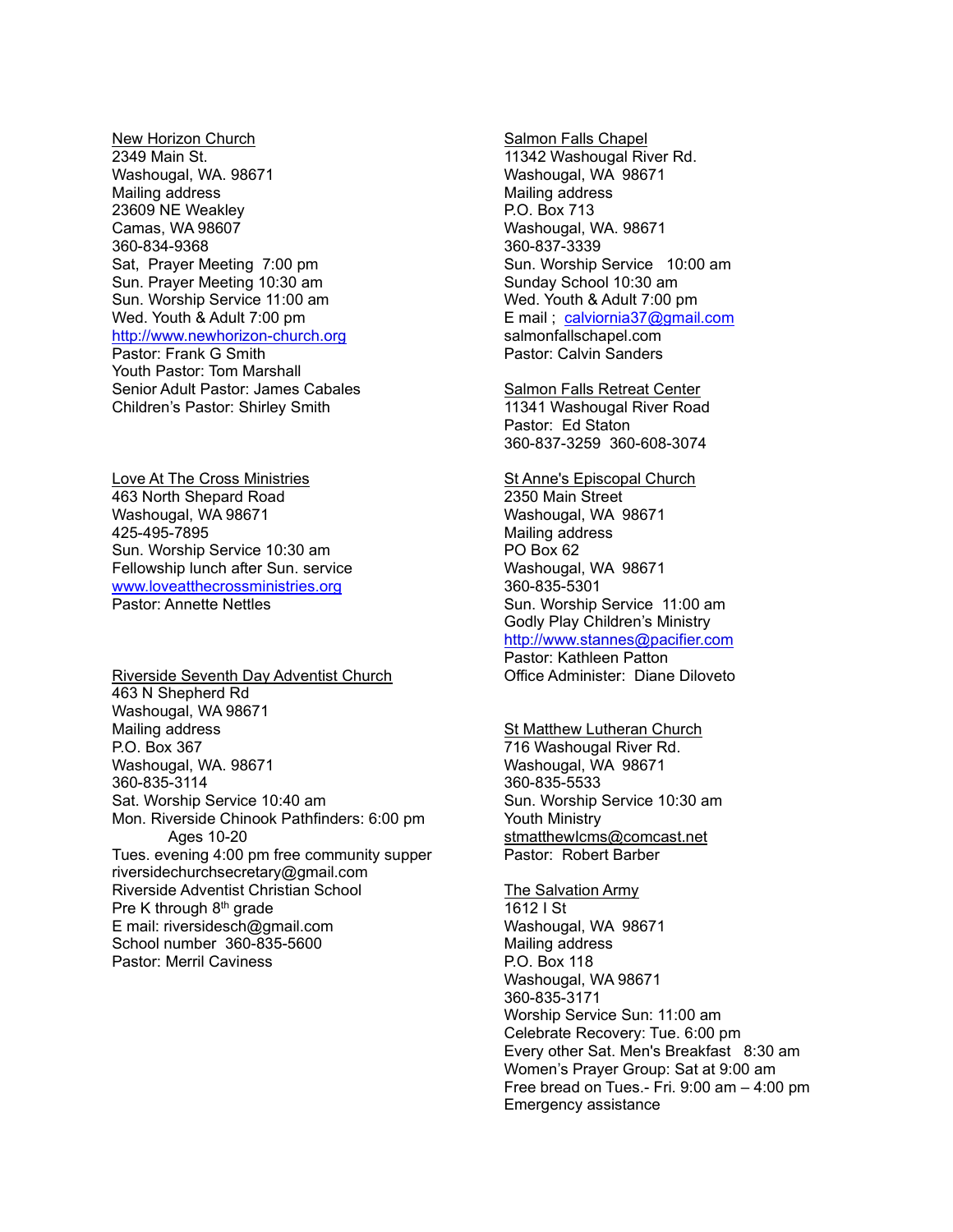Pastor: Samantha Wheeler Washougal Church Of Christ 3337 L St. Washougal, WA 98671 360-835-2976 1-509-670-2568 Mailing address P.O. Box 67 Washougal, WA 98671 Sunday school Classes 10:00 am Sun. Worship Service 11:00 am & 6:00 pm Wed. Bible Class 7:00 pm www.washougal-churchofchrist.com Minister: Dale Linge

Warehouse Christian Church 850 6th St. Washougal, WA 98671 Mailing address P.O. Box 536 Camas, WA 98607 Phone 360-834-0660 Sun. 10:00 am Wed. 7:00 pm Small Groups: check web site www.wcchurch.net Pastor: Mike Cirillo Assistant Pastor: Bill Fisher

Washougal United Methodist Church 4020 M St. Washougal, WA 98671 Mailing address P.O. Box 12 Washougal, WA. 98671 360-835-3494 Sun. Worship & Sunday School 11:00 am Pastor: Lesilie Moreno

SERVICE ORGANIZATIONS IN CAMAS/WASHOUGAL

#### ALANON AND ALATEEN

www.wa-al-anon.org Info. Line 360-693-5781 Gateway to Serenity Sun. 7:00 pm Camas Friends Church

ALCOHOLICS ANONYMOUS Central Office Vancouver WA 360-694-3870 E-mail vancaa@vanintgrp.com Web site [www.vancouvera.org](http://www.vancouvera.org/)

AA Meetings at Camas Friends Church Email: [office@camasfriends.org](mailto:office@camasfriends.org) [www.camasfrien](http://www.camasfriends.org/)ds.org

Specific Groups Sideways Sundays Sun. 7:30 Camas Group Sun. 7:00 pm Mon, Wed., Thur., Fri. 6:30 am Sober Uppers Wed.,Thur.,Fri. 12:15 pm Stepping Up Wed., 5:30 pm Camas Speaker/Discussion Thur. 7:00pm Canas Group Big Book Study Tues., 8:00pm Friday Night Happy Hour 7:30 pm Sober Sickos Sat. 7:30 am

Come To Believe Tues. 7:00pm 573 Laurel, Washougal

East County Women's Group Sat. 9:45 1004 NE  $4<sup>th</sup>$  Ave Camas

Recover We Fri 3:00pm St Matthew Lutheran Church

Alcoholics Victories Fri. 6:00 pm Bethel Community Church

Friday Night Happy Hour 7:30 pm Zion Lutheran Church

#### BREAKING FREE MINISTRIES

From the cycles of addictions, poverty & prison Help for Veteran's & Transitional housing P.O. Box 1870 Vancouver, WA 98668 Phone:360- 737-9869 or 360-910-4914 Exec. Director: Edward Parke

ALCOHOLICS ANONYMOUS Tues. 5:30 pm. Salvation Army Church

COCAINE ANONYMOUS 1-800-347-8998 [www.caorwa.org](http://www.caorwa.org/)

One Love Sun: 6:30-8:30 pm St. Matthew Lutheran Church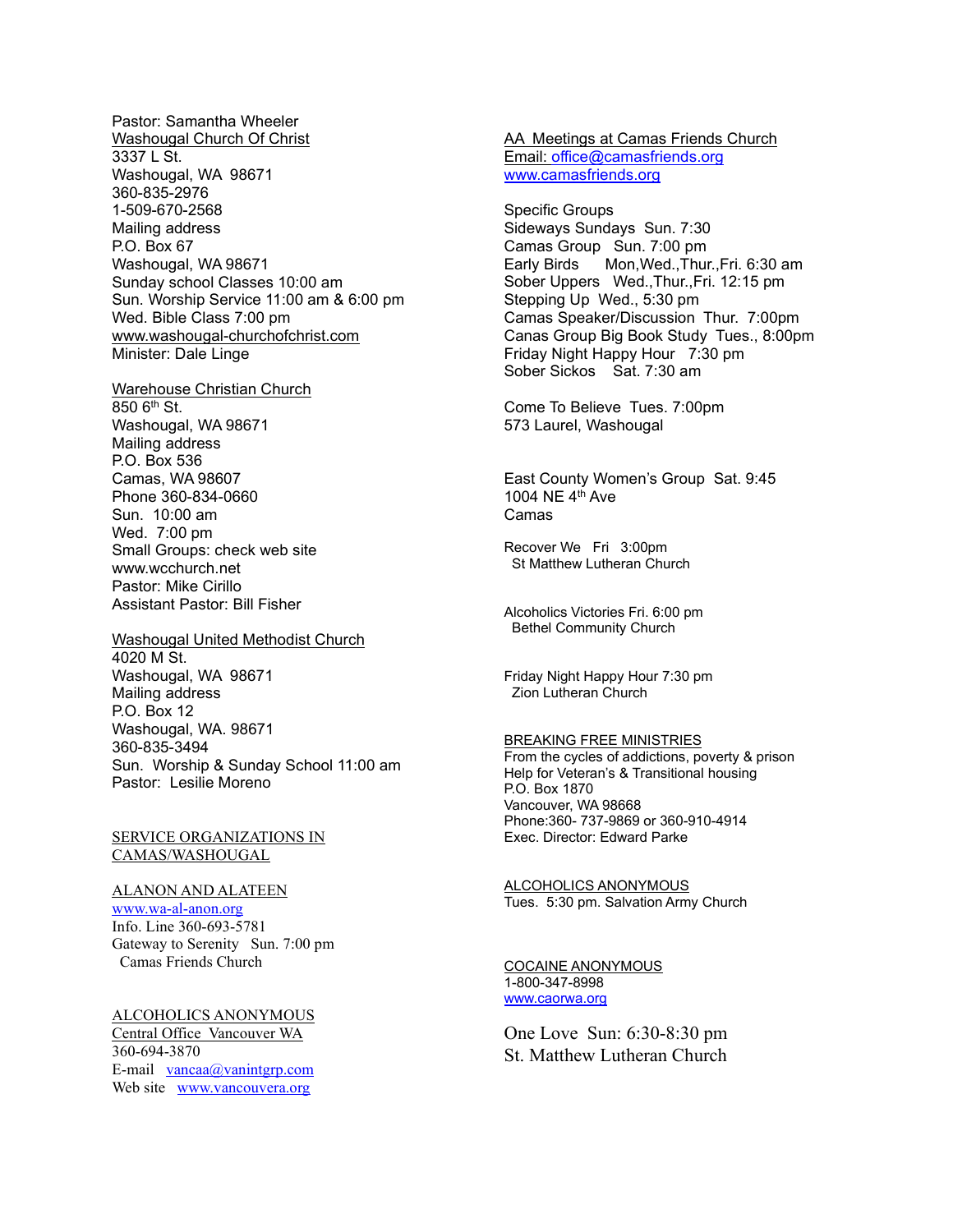#### NARCOTICS ANONYMOUS 360-690-1144

Tues. 7:30 pm Serenity by the River Sun. 6:30 pm One love St. Matthew Lutheran Church

Thur. 7:00 pm Solutions Riverside Seventh Day Adventist Church

### RESIDENCE/ALCOHOL AND DRUGS 1-800-562-1240 Call 8:00 am -10:00 pm

#### ELDER ABUSE HELP

#### AREA AGENCY ON AGING AND DISABILITY

OF SW WASHINGTON 201 ne 73RD Street, Suite 201 Vancouver, WA 98665 360-694-8144 888-637-6060 [www.HelpingElders.org](http://www.helpingelders.org/)

### OMBUDSMAN PROGRAM

Long-term care residents & decision making Information & complain line 1-800-562-6028 To report abuse, neglect or exploitation 1-866-362-4276

# SOUTHWEST ELDER ABUSE PREVENTION

COALITION (SWEAP) P O Box 65853 Vancouver, WA 98665 http://www.sweapcoalition.org/ Patti Gray: 360-904-2107 Charissa Steinmann: 360-991-8926 <http://www.sweapcoalition.org/>

ELDER JUSTICE CENTER (EJC) To report abuse call 1-877-734-6277

#### CHARIS COUNSELING

11802 NE 117th Ave Vancouver, WA 98662 Provides professional & affordable counseling Clinical Director: Bart Fowler Executive Director: Jamie Califf 360-891-2000 1-866-891-2002 [www.CharisCounseling.com](http://www.chariscounseling.com/)

### CHILD EVANGELISM FELLOWSHIP (CEF)

Clark County Chapter P.O. Box 872815 Vancouver, WA 98687 360-695-7581 Directors: Tracy & Leng Halstead Staff: Matt Strawn Glori Whithorn

### CHILD PROTECTIVE SERVICE

1-888-713-6115 8:00 am-4:30 pm 1-800-562-5624 after 4:30 pm

#### CLARK COUNTY CRISIS HOTLINE 24 HOURS 1-800-626-8137 360-696-9560

### CLARK COUNTY TEEN TALK

ccteentalk1@hotmail.com [www.ccteentalk.clark.wa.gov](http://www.ccteentalk.clark.wa.gov/) 360-397-2428 Mon-Thurs 4.00-9.00 pm Fri. 4.00-7.00 pm

# BRICK ZONE KIDS

2213 E St. Washougal, WA 98671 www.brickzonekids.com 360-835-1200

### CAMAS CHRISTIAN ACADEMY 717 SE Everett RD Camas, WA 98607 360-833-0558

CAMAS MONTESSORI SCHOOL 522 NE 23rd Ave Camas, WA 98607 360-834-7434

# EARLY CHILDHOOD DEVELOPMENT

CENTER CLPP 828 E ST Washougal, WA 98671 360-567-5749

EVOLUTIONS PRESCHOOL 1004 ne 4TH Ave Camas, WA 98607 360-608-8387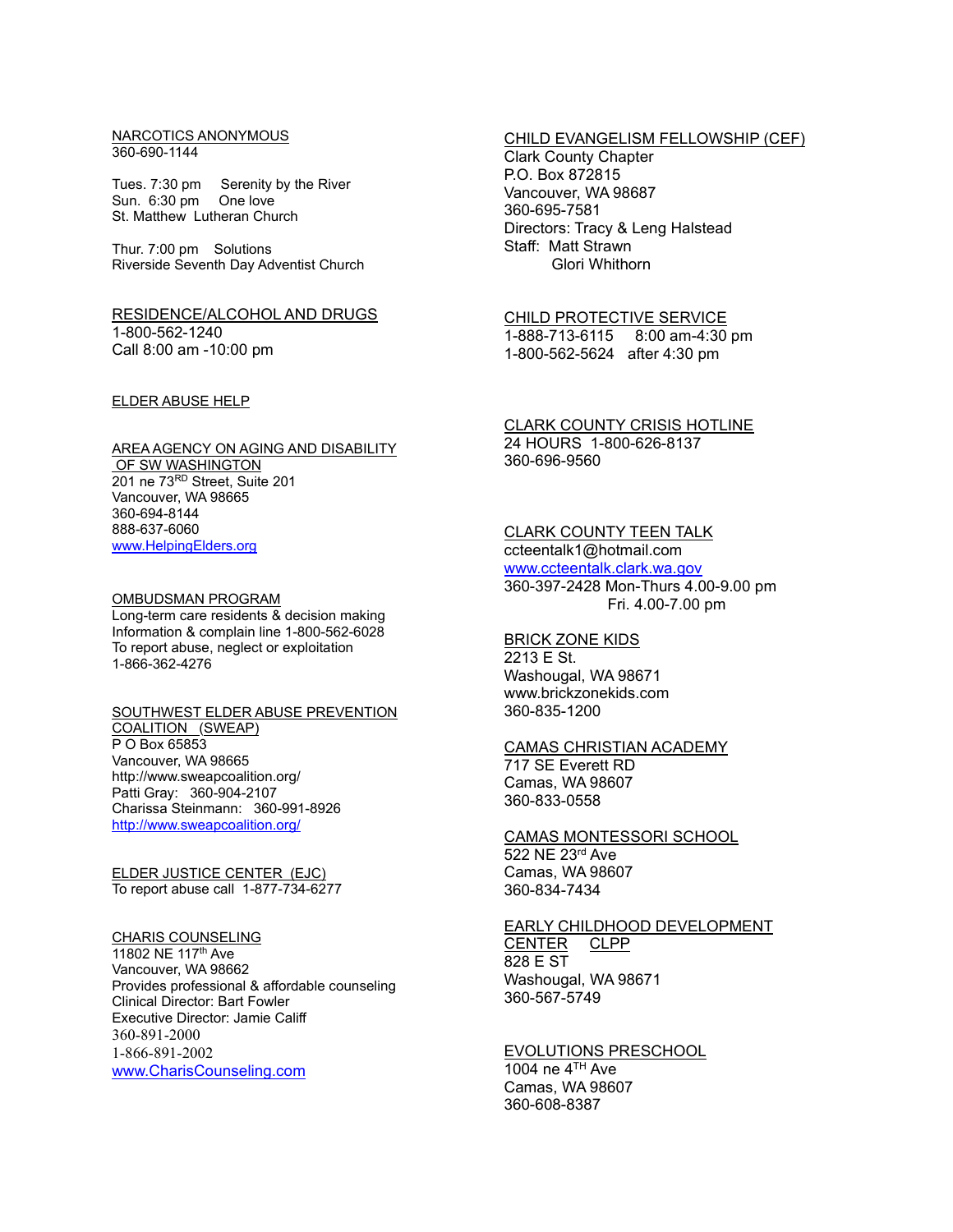www.Evolutionspreschool.com LITTLE LAMB PRESCHOOL 14th & B St Washougal, WA 98671 360-835-8714

#### MISS JAIME'S DAYCARE CENTER LLC

Two locations 853 E Street Washougal, WA 98671 3307 Evergreen Way Suite 604 Washougal, WA 98671 360-335-1198 360-600-0222

### RIVERSIDE ADVENTIST CHRISTIAN SCHOOL

Pre K through 8<sup>th</sup> grade 463 N Shepherd RD Washougal, WA 98671 E mail: riversidesch@gmail.com School Phone Number 360-835-5600

TREE HILL LEARNING CENTER 3500 SE 196th Ave Camas, WA 98607 360-833-1230

### YAHWEHS CHILD CARE CENTER

102 19th Street Washougal, WA 98671 360-835-7771

#### COUNCIL FOR THE HOMELESS

Housing Hotline: 360-695-9677 Emergency shelter and housing assistance programs: For singles, couples, and families Call 11:00 am to 5:00 pm Monday-Friday Call 9:00 am to 2:00 pm weekends Shelter is first call-first serve Resource Guide at [www.councilforthehomeless.org](http://www.councilforthehomeless.org/)

#### COMMON GROUND

P.O. Box 2921 Vancouver, WA 98668 360-903-3975 Thur. Youth Counseling Hope line for distressed kids 360-768-3322 Carpenters Garage 882-7755 My Auto Center 719-2725 Ministry to help with car repairs Myautorepaircenter.com Director: Mike Miller

### DOMESTIC VIOLENCE SAFE CHOICE 360-695-0501

#### DATING ABUSE HOTLINE 1-866-331-9474 www.loveisnotabuse.com

#### EAGLES # 4390

1910 Main St. Washougal, WA 98671 360-835-9653 Humanitarian, Civic and Patriotic programs

# EAST COUNTY FAMILY RESOURCE CENTER

1702 C St. Washougal, WA 98671 Mon.- Fri. 9:00 am to 5:00 pm Managed by Children's Home Society of Washington Emergency Food Pantry 10:00am - 4:00pm W.I.C. (Women, infants and children) Columbia River Mental Health Seamar Mental Health Seamar Marternity Support Services CHSW also works with Northwest Children's Outreach Clothing for children program 360-835-7802 Fax 360-835-2784 Children's Home Society Child and Family Counseling Service [www.childrenshomesociety.org](http://www.childrenshomesociety.org/) Administrative Specialist; Laura Williams

### EDUCATIONAL OPPORTUNITIES FOR CHILDREN AND FAMILIES EOCF 17800 SE Mill Plain Blvd. Suite 150 Vancouver, WA 98683 360-896-9912 Early Head Start Early Childhood Education & Assistance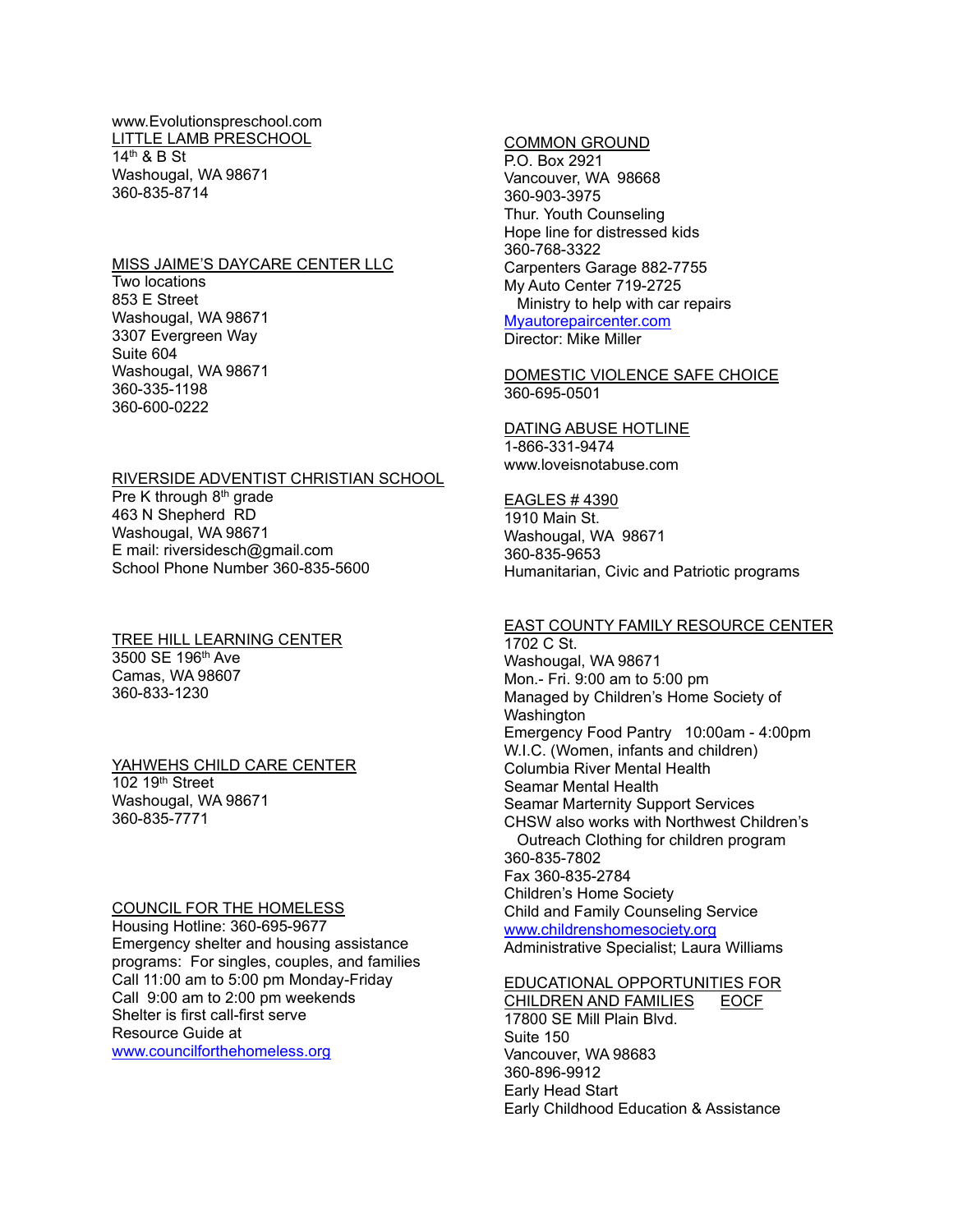### [carrieu@eocfwa.org](mailto:carrieu@eocfwa.org)

FAMILY PROMISE OF CLARK COUNTY Providing hope to families in need. Contact Dave Cole Director 360-210-5165 lwinnett@familypromiceofclarkco.org [www.FamilyPromiseofClarkCo.org](http://www.familypromiseofclarkco.org/)

### FAMILY-COMMUNITY RESOURCE CENTER

2033 NE Ione St. Camas, Wa. 98607 Inside the Jack, Will & Rob Center Clothing, Hygiene, School supplies & Food By appointment only 360-833-5612

THE GIDEONS INTERNATIONAL Camas/Washougal P.O. Box 756 Washougal, WA 98671

#### GENERAL FEDERATION OF WOMEN'S CLUB

P.O. Box 319 Washougal, WA 98671 Community service Back to school supplies Camas Days Royal Court Contact person: Susan Bennett 916-330-7932

### JOHN PAUL II CENTER FOR LIFE 360-606-3620

GOOD SHEPHERD MANOR 360-210-4371 1493 N Shepherd Rd Washougal, WA 98671 Mailing Address P.O. Box 990 Washougal, WA 98671 Open Mon.-Thur. Education regarding the value and dignity of life Provide care for the elderly, disabled and those with mental health problems Durable Medical Equipment Adult Family Home Prayer and counseling Clothing and supplies humandignityfoundation@comcast.net www.jpiicenter.com

### GUIDANCE & INFORMATION ABOUT HEALTH & SOCIAL SERVICES Call 211

### INTER-FAITH TREASURE HOUSE

91 C St. Washougal, WA 98671 360-834-5786 When the store opens Store hours; Mon.-Fri. 9:30am to 5:00pm will be Sat. 11:00 am to 3:00 pm To be announced Sponsors: "Lost & Found Café" at Zion Church Thur. 6:00 pm closed for now Food boxes Mon. - Fri. 10:00am – 2:00pm [http://www.IFTH-CW.org](http://www.ifth-cw.org/) Director: Nancy Wilson

### LAUNDRY LOVE PROJECT

Free Laundry for those in need Location: All Star Laundromat 321 Lechner St. Camas, WA. 98607 Thursday from 6:00 pm to 8:00 pm Sponsored by Camas Friends Church Phone: 360- 834-2446

### LION's CLUB'S

Camas Brian Scott 503-969-9180

Washougal Sue Fox 360-823-3381

Lion Clubs Work With Sight & hearing impaired, diabetes, boy scouts, Walk and Knock and other community projects

# MARRIAGE TEAM

PO Box 873086 Vancouver, WA 98687-3086 Marriage Coaching Services Training couples to be coaches Matching couples with coaches 360-450-6042 1-866-831-4201 [www.MarriageTeam.org](http://www.marriageteam.org/) info@marriageteam.org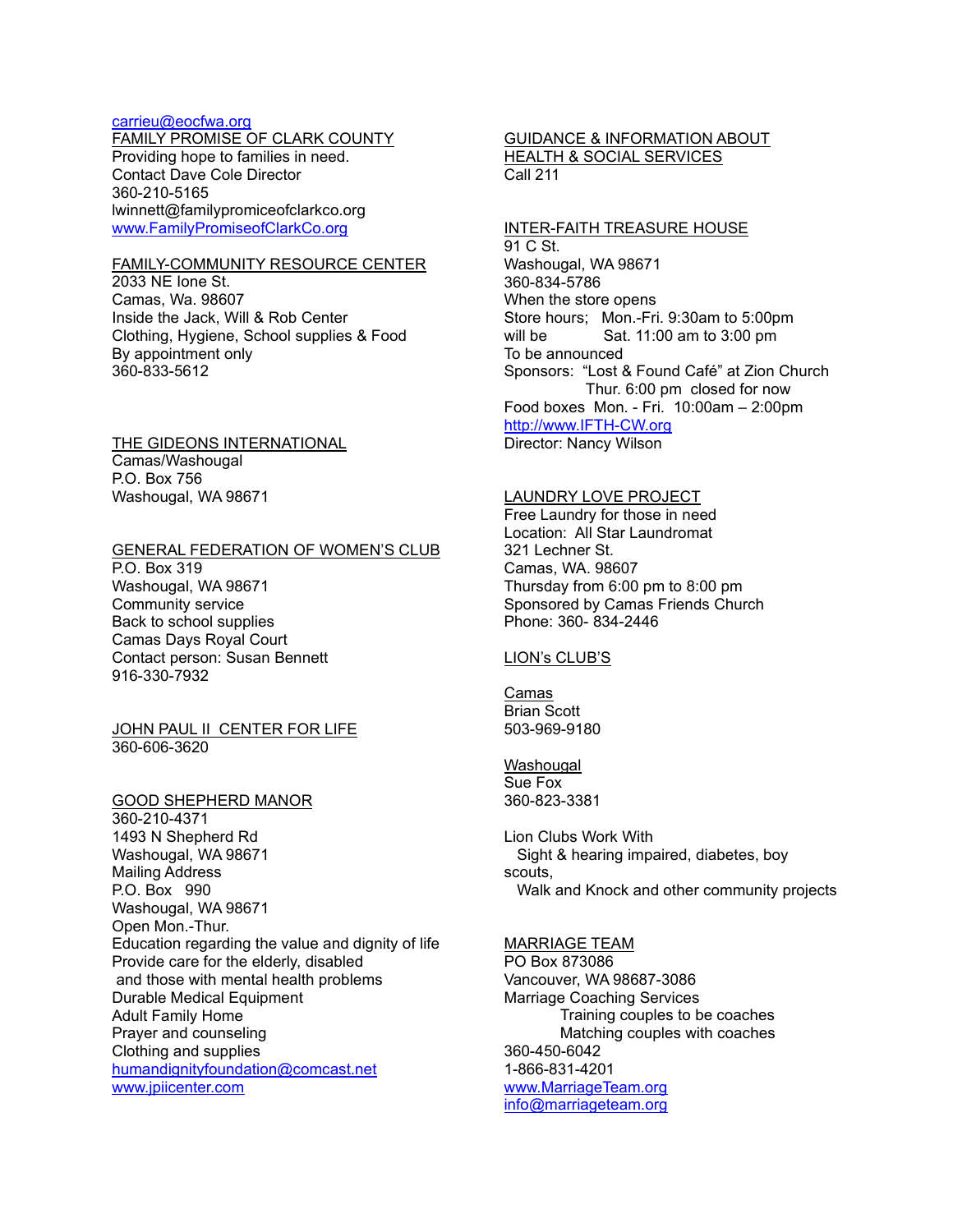### Directors: Alan and Autumn Ray MEALS ON WHEELS 1681 C Street Washougal, WA 98671 Sr. Center lunch: Mon.-Thurs. Food Bank on Monday janicebutzke@mealsonwheelspeople.org Janice Butzke 360-210-5666

#### NATIONAL HUMAN TRAFFICKING HOTLINE 1-888-373-7888

PATHWAYS PREGNANCY CLINIC 2926 E St Washougal, WA 98671 Mailing address P.O. Box 1036 Camas, WA 98607 Clinic phone 360-834-2829 Business phone 360-834-7256 Clinic hours Mon. and Fri. 10:00 am to 2:00 pm Tues. 1:00 pm to 5:00 pm Wed. and Thur. 1:00 pm to 5:00 pm Free pregnancy testing and ultrasounds director@Pathways180.com Executive Director: Kimberli Swenson Medical Director: Dr. David Paik Restored Ministry: Post abortion Bible study & healing

# REFUEL WASHOUGAL

Free meal and personal needs Rose 360-835-2662 Fri. 4:00 pm - 6:00 pm Washougal Community Center 1681 C St [refuelwashougal@gmail.com](mailto:refuelwashougal@gmail.com)

### ROTARY CAMAS/WASHOUGAL

Meets every Thursday 7:00 am Orchards Hills Golf Club 605 39th St. Washougal, WA 98671 Mailing Address P.O. Box 716 Camas, WA 98607 www.cwrotary.com

Humanitarian Organization With focus on local community service, vocational promotion and international aid projects

#### SOROPTIMIST OF CAMAS/WASHOUGAL PO Box 621 Camas, WA 98607

Estate sales Meets at Los 2 Compadres Cafe First Friday of each month 4:00 am To improve the lives of women and girls http:www.cwsoroptimist.org President: Jaci Margeson 360-335-1706

### 1-800-SUICIDE 1-800-784-2433 1-800-273-8255

### VETERANS CRISIS HOPE LINE 1-800-273-8255 Clark County 360-687-3322

VETERANS WHO CARE FOUNDATION PO Box 561 Washougal, WA. 98671 360-513-9510 Help homeless or disabled Vets vetswhocarefoundation@yahoo.com

Chaplain: Lloyd Ward

#### V F W

Veterans of Foreign Wars Schick-Ogle Post 4278 P. O. Box 579 Camas, WA 98607 Business Mt. Second Tues. of month 7:00 pm Meets Wed and Fri at 9:00 am for coffee Camas Community Center Post Chaplain: Michael Pfenning 360-980-4934 [vfwpost4278@gmail.com](mailto:vfwpost4278@gmail.com)

## WASHOUGAL SENIOR ASSOCIATION

For information please call (360) 835-8113 1681 C St. Washougal 98671